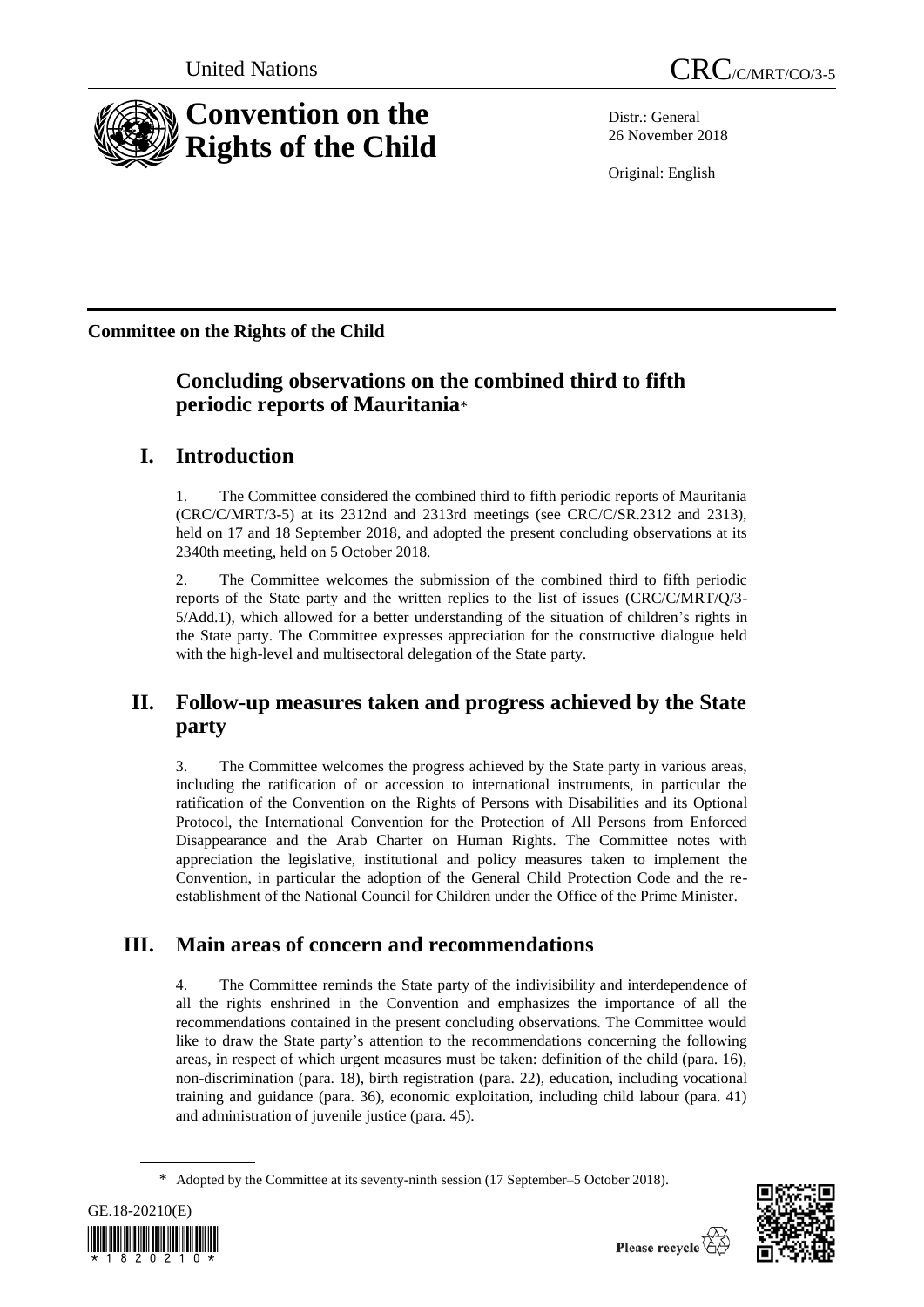# **A. General measures of implementation (arts. 4, 42 and 44 (6))**

## **Reservation**

5. **The Committee reiterates its previous recommendations (CRC/C/MRT/CO/2, para. 10) and encourages the State party to withdraw its general reservation to the Convention.** 

## **Legislation**

6. **While noting the adoption of the General Child Protection Code, the Committee regrets that the Code does not encompass all the provisions and principles of the Convention. The Committee recommends that the State party:**

(a) **Ensure that all the principles and provisions of the Convention are fully incorporated into the domestic legal system, in line with the Committee's previous recommendations (CRC/C/MRT/CO/2, para. 8);**

(b) **Expedite legislative reforms aimed at prohibiting child marriage without exception, all forms of female genital mutilation and other harmful practices, including forced feeding (gavage), including by conducting a study of the socioeconomic and sociocultural factors that may impede such reforms.**

#### **Comprehensive policy and strategy**

7. **Noting that a strategy has not been adopted to replace the National Child Protection Strategy 2009–2013, the Committee recommends that the State party:** 

Adopt a comprehensive policy that encompasses all areas covered by the **Convention, based on an assessment of the effectiveness of the National Child Protection Strategy and with the participation of civil society;**

(b) **Develop a corresponding implementation strategy, with specific, timebound and measurable goals and targets, that is supported by sufficient human, technical and financial resources;**

Systematically evaluate the implementation of the policy in order to **assess progress, identify gaps and formulate future policies.**

#### **Coordination**

8. **The Committee recommends that the State party ensure that the Children's Affairs Directorate of the Ministry of Social Affairs, Children and the Family has a clear mandate and sufficient authority to coordinate all activities related to the implementation of the Convention at the cross-sectoral, regional, national and local levels. It also recommends that the State party allocate sufficient human, technical and financial resources for the effective operation of the Children's Affairs Directorate.**

## **Allocation of resources**

9. **With reference to its general comment No. 19 (2016) on public budgeting for the realization of children's rights, the Committee reiterates its previous recommendations (CRC/C/MRT/CO/2, para. 19) and recommends that the State party:**

(a) **Allocate adequate human, financial and technical resources at all levels of government for the implementation of all policies, plans, programmes and legislative measures directed at children;**

(b) **Establish appropriate mechanisms and inclusive processes through which civil society, the public and children can participate in all stages of the budget process, including the formulation, implementation and evaluation stages;**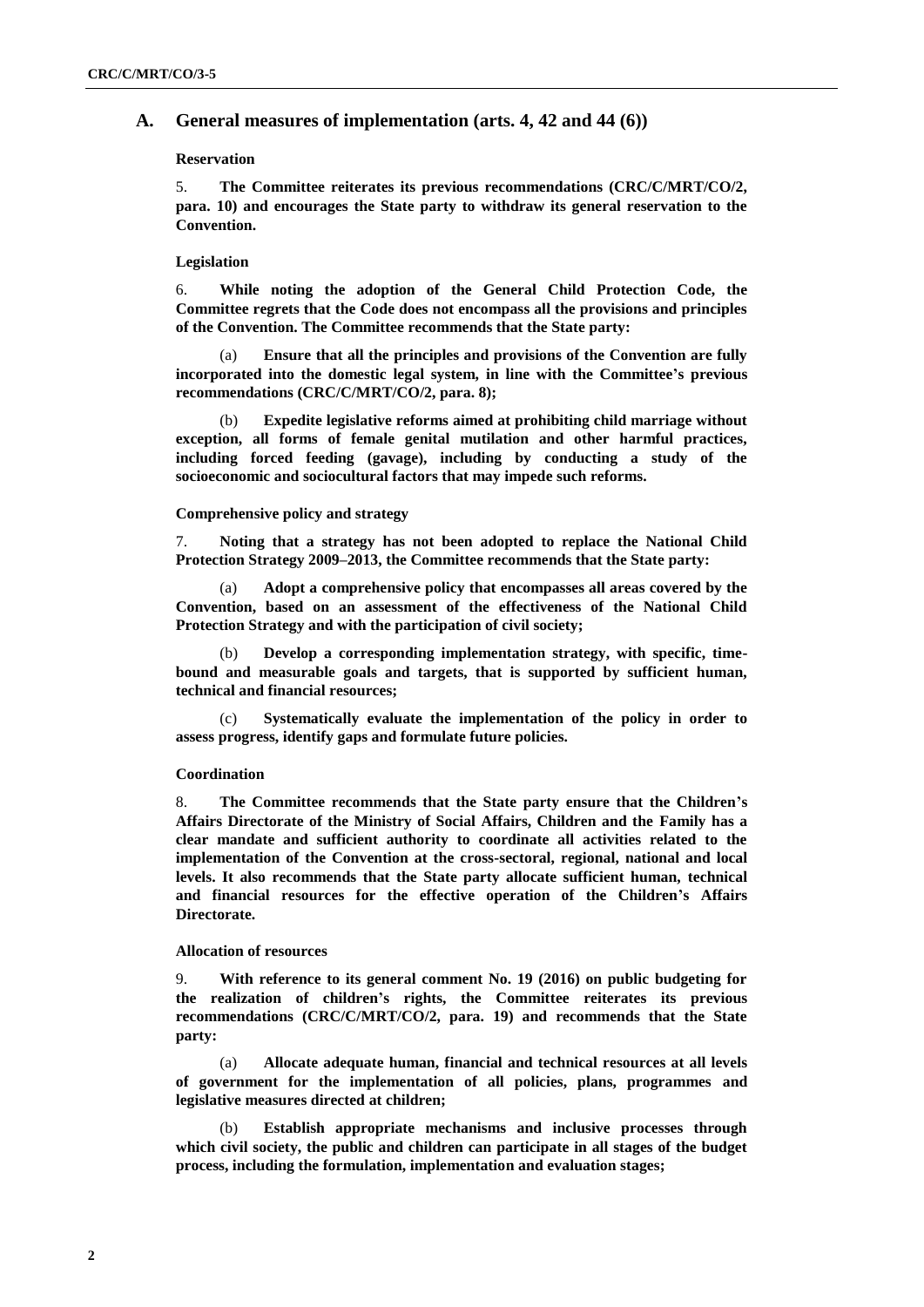(c) **Conduct regular assessments of the impact of the budgetary allocations on children to ensure that they are effective, efficient, sustainable and consistent with the principle of non-discrimination;**

(d) **Strengthen its efforts to mobilize domestic financial resources to ensure that budgetary allocations to sectors supporting the realization of children's rights are not affected by the decline in official development assistance or adverse economic conditions.**

### **Data collection**

10. **The Committee recommends that the State party:**

(a) **Strengthen its database for data collection and ensure that it covers all areas of the Convention, including those relating to children in disadvantaged or vulnerable situations, and especially those relating to violence against children, children with disabilities, children in street situations and migrant children;** 

(b) **Disaggregate data by age, sex, disability, geographical location, ethnic and national origin and socioeconomic background;**

(c) **Ensure that data and indicators are shared among relevant ministries and used for the formulation, monitoring and evaluation of policies and programmes for the effective implementation of the Convention;**

(d) **Take into account the conceptual and methodological framework set out in the report of the Office of the United Nations High Commissioner for Human Rights (OHCHR) entitled** *Human Rights Indicators: A Guide to Measurement and Implementation* **when defining, collecting and disseminating statistical information.**

### **Independent monitoring**

11. **The Committee recommends that the State party ensure the independence of the National Human Rights Commission in line with the principles relating to the status of national institutions for the promotion and protection of human rights (the Paris Principles), including with regard to its funding, mandate and professional staff, and strengthen its capacities to monitor children's rights and to effectively receive, examine and address complaints by children in a child-sensitive manner.**

### **Dissemination, awareness-raising and training**

12. **While appreciating the efforts of the State party to provide training on the Convention, the Committee recalls its previous recommendations (CRC/C/MRT/CO/2, paras. 23 and 24) and recommends that the State party strengthen its awarenessraising and education programmes, including its campaigns relating to the Convention, in cooperation with civil society and the media, ensuring that they are developed and delivered in a child-friendly manner and in all four national languages, paying particular attention to girls and to children in remote and rural areas.**

### **Cooperation with civil society**

13. **The Committee is concerned that the draft bill on civil society associations is restrictive. The Committee recommends that the State party:**

(a) **Revise the draft bill on civil society associations to remove restrictions on their registration and functioning, especially in the case of those working on children's rights;**

(b) **Further strengthen its collaboration with civil society associations, including by providing the support necessary to carry out their activities in all areas related to the promotion and protection of the rights of children and allocating sufficient resources to the Children's Directorate to enable it to effectively coordinate its work.**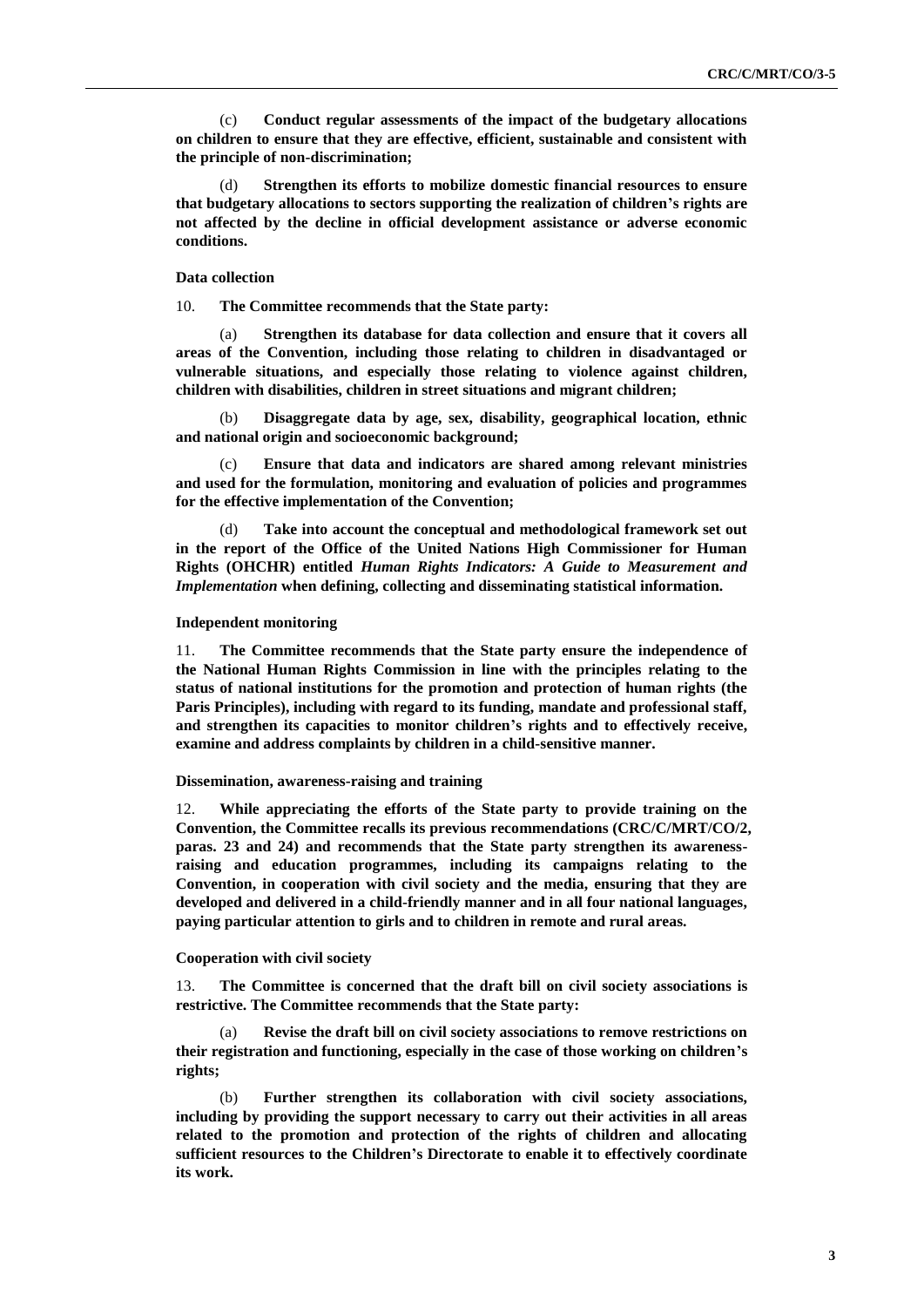**Children's rights and the business sector**

14. **With reference to its general comment No. 16 (2013) on State obligations regarding the impact of the business sector on children's rights, and to the Guiding Principles on Business and Human Rights: Implementing the United Nations "Protect, Respect and Remedy" Framework, the Committee recommends that the State party establish and implement regulations to ensure that the business sector complies with international and national human rights, labour, environmental and other standards, particularly as they relate to children's rights. In particular, it recommends that the State party:**

(a) **Establish a clear regulatory framework for the industries operating in the State party, in particular the fishing, agriculture and extractive industries, to ensure that their activities do not negatively affect children's rights or contravene environmental and other standards;**

(b) **Examine and adapt its legislative framework, including its civil, criminal and administrative aspects, to ensure the legal accountability of companies and their subsidiaries operating in or managed from the State party's territory, especially in the mining industry;**

(c) **Require companies to undertake assessments of and consultations on the environmental, health-related and human rights impacts of their business activities and their plans to address such impacts and to fully and publicly disclose those assessments, consultations and plans.**

# **B. Definition of the child (art. 1)**

15. While taking note with appreciation of the National Action Plan for the Promotion of Abandonment of Child Marriage 2014–2016 and related activities, the Committee remains seriously concerned about the continued high prevalence of child marriages.

16. **The Committee urges the State party to amend its legislation, including its Personal Status Code, in order to prohibit marriage under the age of 18 years, without exception, and to take all necessary measures to eliminate child marriages under any circumstances.** 

## **C. General principles (arts. 2, 3, 6 and 12)**

## **Non-discrimination**

17. The Committee is deeply concerned about the prevalence of discrimination against girls and against children from disadvantaged or vulnerable groups and regrets that the State party does not recognize this problem.

## 18. **The Committee urges the State party to:**

(a) **Prioritize the adoption of a comprehensive strategy to eliminate all forms of discrimination against girls and against children from disadvantaged or vulnerable groups, including children living in slavery or in slavery-like conditions, children from minority groups, children with disabilities and children in street situations;**

(b) **Intensify its efforts to eliminate discrimination against girls and against children from disadvantaged or vulnerable groups, in close cooperation with civil society, the media and community and religious leaders, through awareness-raising programmes aimed at creating an enabling environment that promotes equality among children.**

## **Best interests of the child**

19. **In the light of its general comment No. 14 (2013) on the right of the child to have his or her best interests taken as a primary consideration, the Committee**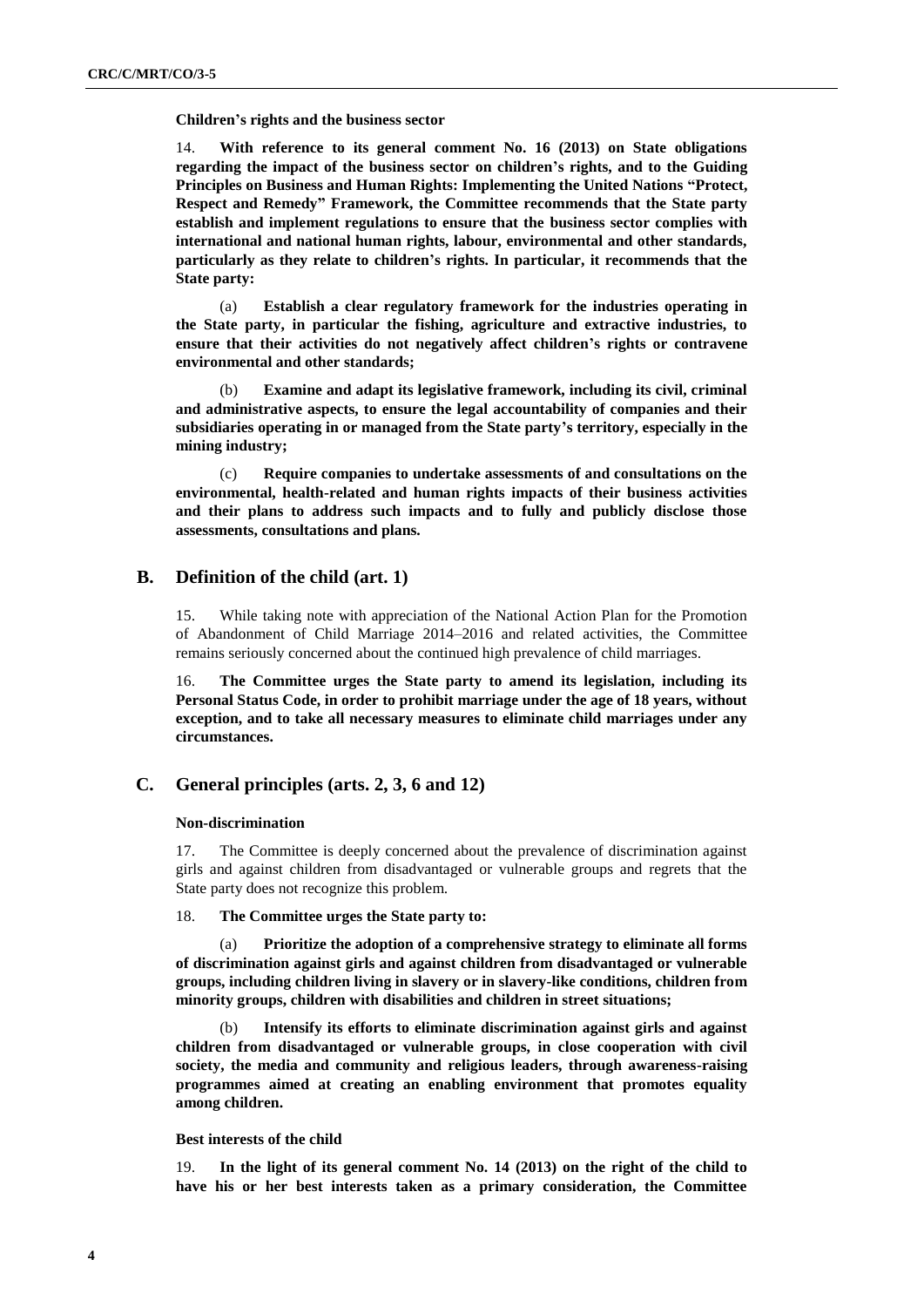**welcomes the inclusion of the principle of the best interests of the child in the General Child Protection Code and recommends that the State party:**

(a) **Strengthen its efforts to ensure that this right is appropriately integrated into, and consistently interpreted and applied in, all legislative, administrative and judicial proceedings and decisions, and all policies, programmes and projects that are relevant to and have an impact on children;**

(b) **Develop procedures and criteria that provide guidance to all relevant persons in authority for determining the best interests of the child in every area and for giving the best interests of the child due weight as a primary consideration;**

(c) **Provide training to all relevant persons in authority for determining the best interests of the child on the proper understanding and application of this right, on the basis of the procedures and criteria described above;**

Evaluate, on the basis of the procedures and criteria described above, **practices, policies and services that may not be in the best interests of the child, such as child marriages.** 

#### **Respect for the views of the child**

20. **With reference to its general comment No. 12 (2009) on the right of the child to be heard, the Committee recommends that the State party:** 

(a) **Strengthen bodies and mechanisms such as the Children's Parliament and the Children's Municipal Councils to ensure that children's views are heard and given due consideration in national and local decision-making processes for adopting laws, policies and programmes concerning children, and develop procedures for the participation of children in judicial and administrative proceedings concerning or affecting them;**

(b) **Conduct awareness-raising and education programmes to promote the meaningful and empowered participation of all children at all levels of society at the community level, in the family and in schools, paying particular attention to girls and children in disadvantaged or vulnerable situations.**

# **D. Civil rights and freedoms (arts. 7, 8, and 13–17)**

## **Birth registration**

21. The Committee welcomes the measures taken to promote birth registration, including reforms made to the civil registration system, the introduction of biometric registration and the expansion of registration centres. However, it remains concerned about the persistently low rate of registration of children, including among asylum-seeking and refugee children, and the limited awareness among the population of the importance of birth registration.

22. **Taking note of target 16.9 of the Sustainable Development Goals, on providing legal identity for all, including birth registration, the Committee recommends that the State party adopt a comprehensive national strategy to accelerate birth registration and:**

(a) **Take all measures necessary to ensure that free birth registration is available to all children, including by abolishing fees for the late registration of births, implementing mobile registration units in rural areas and refugee camps, integrating registration units into health facilities and conducting birth registration campaigns;**

Provide the human, technical and financial resources necessary for the **effective functioning of civil registration centres, including training for registration officials;**

(c) **Simplify birth registration procedures and make them available in all national languages;**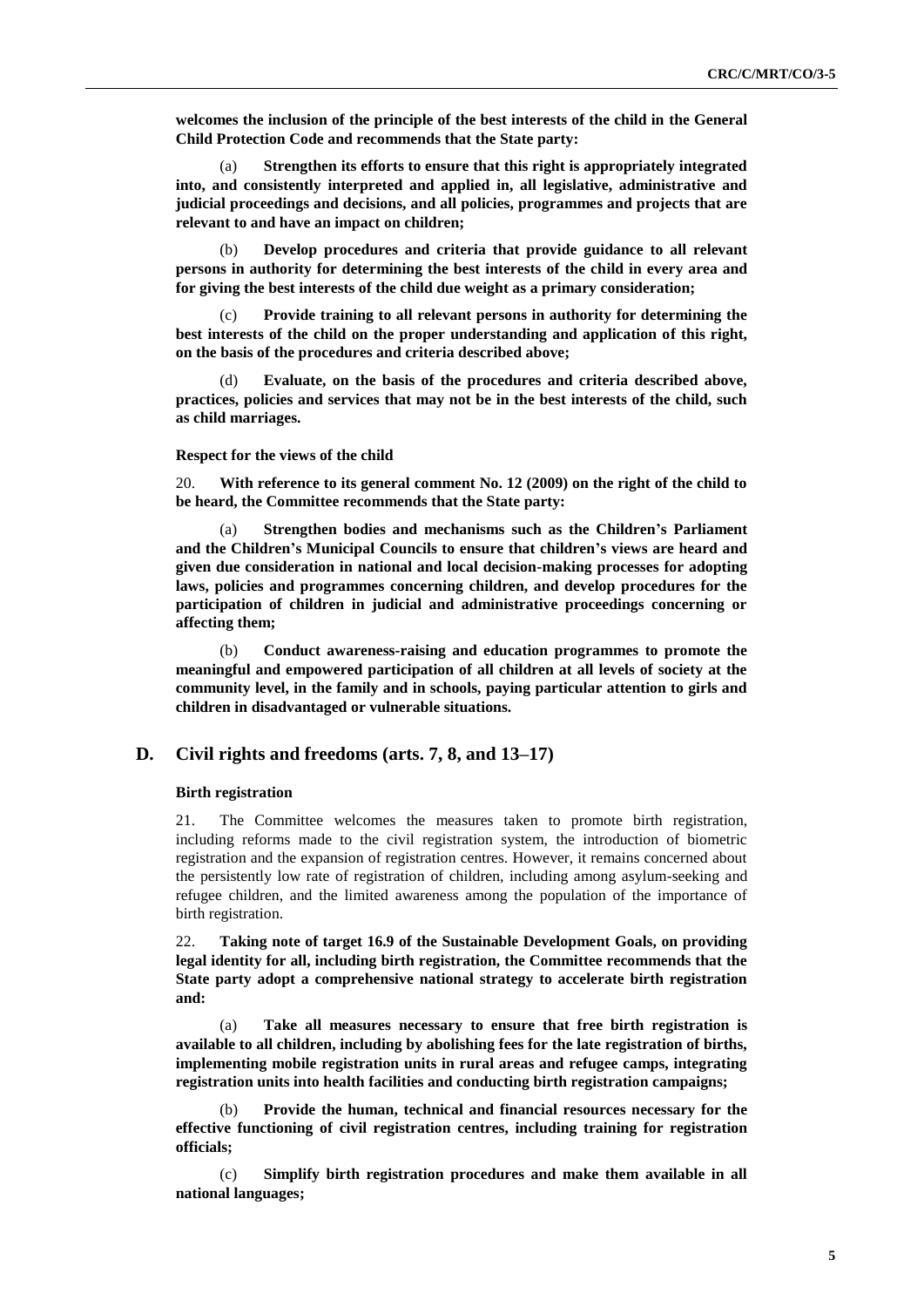(d) **Intensify its efforts to raise awareness among the population of the importance of birth registration and encourage parents to register their children.**

#### **Nationality**

23. **Noting with concern that the procedures for conferring citizenship on children born to Mauritanian mothers and non-Mauritanian fathers are different from those for children born to Mauritanian fathers, the Committee recommends that the State party review its legislation on nationality in order to ensure equality in the procedures for transmitting nationality to children through both the maternal and paternal line, in particular for those children who would otherwise be stateless. The Committee also recommends that the State party consider ratifying the Convention Relating to the Status of the Stateless Persons of 1954 and the Convention on the Reduction of Statelessness of 1961.**

#### **Slavery and slavery-like practices**

24. **The Committee welcomes the modification in 2015 of Act No. 2007-042, on the criminalization of slavery, by which slavery was declared to be a crime against humanity, and the establishment of special tribunals in each region to address cases of slavery and related issues, but remains concerned over reports of the existence of caste-based slavery, which has a particular impact on girls in domestic service, as well as the absence of concrete measures to integrate former slaves and their children into society and to educate the public about traditional slavery practices. Recalling its previous recommendations (CRC/C/MRT/CO/2, para. 37), the Committee urges the State party to:**

(a) **Ensure that allegations concerning children living in slavery are effectively investigated and, if proven, that the children concerned are freed, receive adequate reparation and support to return to their families and that the perpetrators are prosecuted and punished with sanctions commensurate with the gravity of their crimes;**

(b) **Ensure the social integration of children who were formerly slaves and facilitate their access to education and to health and social services;**

(c) **Conduct awareness-raising programmes, including campaigns, to change public perceptions about the use of children as domestic or agricultural workers or as brides in forced child marriages, so that members of the public understand that such practices are illegal and that they constitute forms of child slavery;**

Collect and analyse disaggregated data on the number and profile of **children living in slavery or slavery-like conditions, with a view to understanding the magnitude of the problem, and adopt targeted policies and programmes to address it.**

# **E. Violence against children (arts. 19, 24 (3), 28 (2), 34, 37 (a) and 39)**

#### **Corporal punishment**

25. **In view of the fact that corporal punishment is not prohibited in all settings and is still widely accepted as a means of disciplining children, the Committee reiterates its previous recommendations (CRC/C/MRT/CO/2, para. 41) and urges the State party to:**

(a) **Revise its legislation, including the Criminal Code and Order No. 2005- 015 on the judicial protection of children, to prohibit the imposition of corporal punishment, including whipping and amputation, as a sentence for any offence committed while the offender was under 18 years of age;**

(b) **Explicitly prohibit by law the use of corporal punishment in all settings;**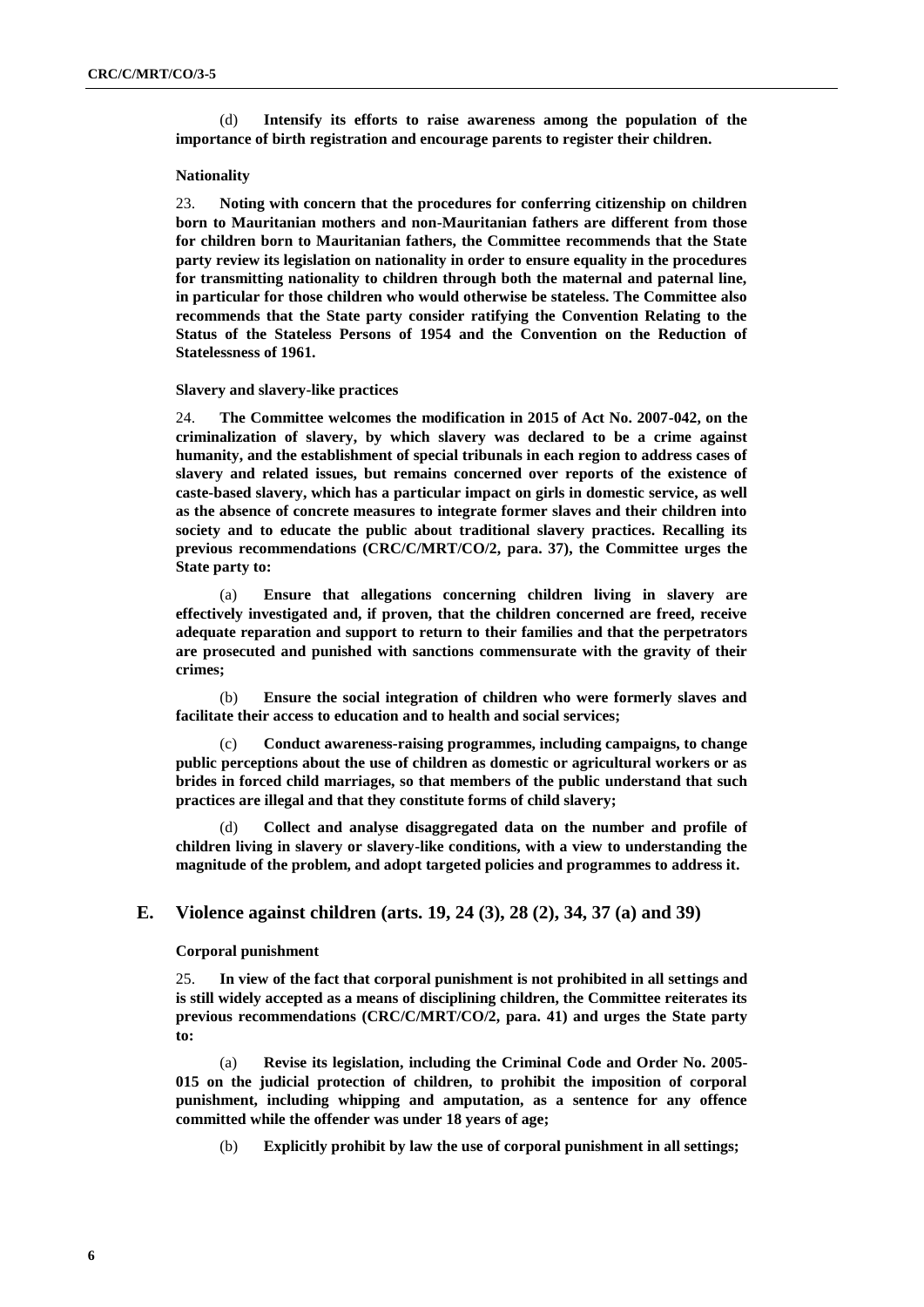(c) **Promote positive, non-violent and participatory forms of child-rearing and discipline, and raise the awareness of parents, professionals working with children and the public in general about the harm caused by corporal punishment;**

(d) **Ensure that offenders are expeditiously prosecuted and appropriately sanctioned by the relevant administrative and judicial authorities.**

#### **Sexual exploitation and abuse**

26. **The Committee notes with deep concern the high prevalence of sexual exploitation and abuse in the State party. With reference to its general comment No. 13 (2011) on the right of the child to freedom from all forms of violence, and taking note of target 16.2 of the Sustainable Development Goals, on ending abuse, exploitation, trafficking and all forms of violence against and torture of children, the Committee recommends that the State party:**

(a) **Expeditiously adopt legislation, including the draft law on gender-based violence, to criminalize all forms of sexual exploitation and abuse of children and ensure that perpetrators are duly prosecuted and punished;** 

(b) **Ensure accessible, confidential, child-friendly and effective channels for reporting cases of sexual exploitation and abuse of children, as well as the effective referral of victims, in particular children in disadvantaged and vulnerable situations, to care and support services;**

(c) **Strengthen awareness-raising and education programmes, including campaigns, aimed at preventing and responding to the sexual exploitation and abuse of children and the stigmatization of victims;**

(d) **Address and respond to the health, legal and psychosocial needs of child victims of sexual exploitation and abuse, including by providing them with shelters and adequate recovery and social reintegration services.**

## **Harmful practices**

27. **While noting the national strategy for the promotion of the abandonment of female genital mutilation/cutting 2016–2019, and in the light of its general comment No. 18 (2014) on harmful practices, adopted jointly with the Committee on the Elimination of Discrimination against Women, the Committee urges the State party to eliminate all forms of female genital mutilation and forced feeding (gavage) of children and:** 

(a) **Explicitly criminalize all types of female genital mutilation and ensure that the legislation in that regard is strictly enforced, including by allocating sufficient resources for the implementation of the National Action Plan on Gender-Based Violence and bringing to justice those who carry out such harmful practices;** 

(b) **Enforce the obligation to report cases of genital mutilation performed on girls;**

(c) **Establish protective mechanisms and services to safeguard children at risk of being subjected to female genital mutilation and forced feeding (gavage), and ensure that all victims of such practices have access to social, medical, psychological and rehabilitative services and legal redress;**

(d) **Further strengthen awareness-raising and education programmes, including campaigns, on the harmful impact of such practices on the physical and psychological health of children, especially girls, with the full participation of civil society, and ensure that such campaigns and programmes are systematically and consistently mainstreamed and target all segments of society, including government officials, families and all religious and community leaders;**

Carry out a comprehensive study to assess the scope, nature and root **causes of the practice of forced feeding (gavage) of children, especially girls, with a view to developing a national prevention strategy.**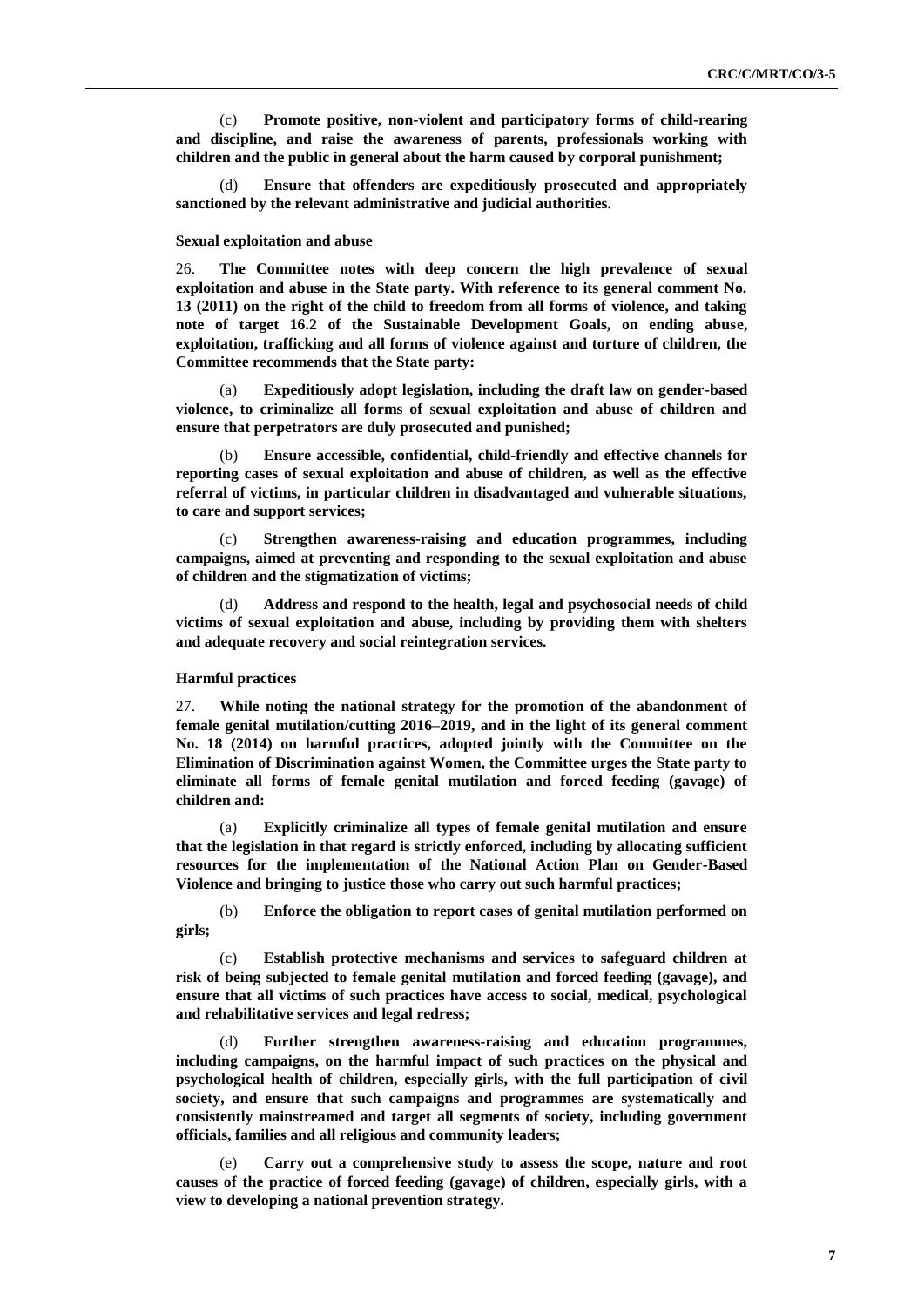## **Helplines**

28. **The Committee encourages the State party to establish, in cooperation with relevant United Nations agencies and civil society, a three-digit, toll-free 24-hour helpline, available to all children at the national level, to receive and address all reports of violence and abuse, and to provide the necessary human, financial and technical resources for its effective functioning.**

# **F. Family environment and alternative care (arts. 5, 9–11, 18 (1) and (2), 20, 21, 25 and 27 (4))**

## **Parental responsibilities**

29. **The Committee, recalling its previous recommendations (CRC/C/MRT/CO/2, para. 45), urges the State party to repeal all legal provisions that discriminate against women and have a negative impact on their children, such as those relating to polygamy and repudiation, and to take all necessary legal, administrative and educational measures to discourage polygamy, which can have adverse effects on children.**

### **Children deprived of a family environment**

30. **While noting that the General Child Protection Code provides conditions for applying** *kafalah***, the Committee draws the State party's attention to the Guidelines for the Alternative Care of Children (see General Assembly resolution 64/142, annex) and emphasizes that financial and material poverty — or conditions directly and uniquely attributable to such poverty — should never be the sole justification for removing a child from parental care, for receiving a child into alternative care or for preventing a child's social reintegration. In this regard, the Committee recalls its previous recommendations (CRC/C/MRT/CO/2, para. 47) and recommends that the State party:**

Ensure adequate safeguards and clear criteria, based on the needs and **best interests of the child, for determining whether a child should be placed in alternative care;**

(b) **Establish a system of foster care, with appropriate mechanisms for monitoring the quality of care therein, for children who cannot stay with their families, with a view to supporting and facilitating family-based care for children wherever possible;**

(c) **Ensure that adequate human, technical and financial resources are allocated to child protection services, including the Centre for the Protection and Social Integration of Children, to facilitate the rehabilitation and social reintegration of children deprived of a family environment;**

(d) **Adopt the draft legislation on** *kafalah***, ensure that the law protects children's right to have their views heard and given due consideration in** *kafalah* **proceedings, and provide standard guidelines for the screening of potential guardians.** 

# **G. Disability, basic health and welfare (arts. 6, 18 (3), 23, 24, 26, 27 (1)–(3) and 33)**

## **Children with disabilities**

31. **While welcoming the various legislative measures to ensure the rights of persons with disabilities and the establishment of the Directorate for Persons with Disability, the Committee urges the State party to adopt a human rights-based approach to disability and:**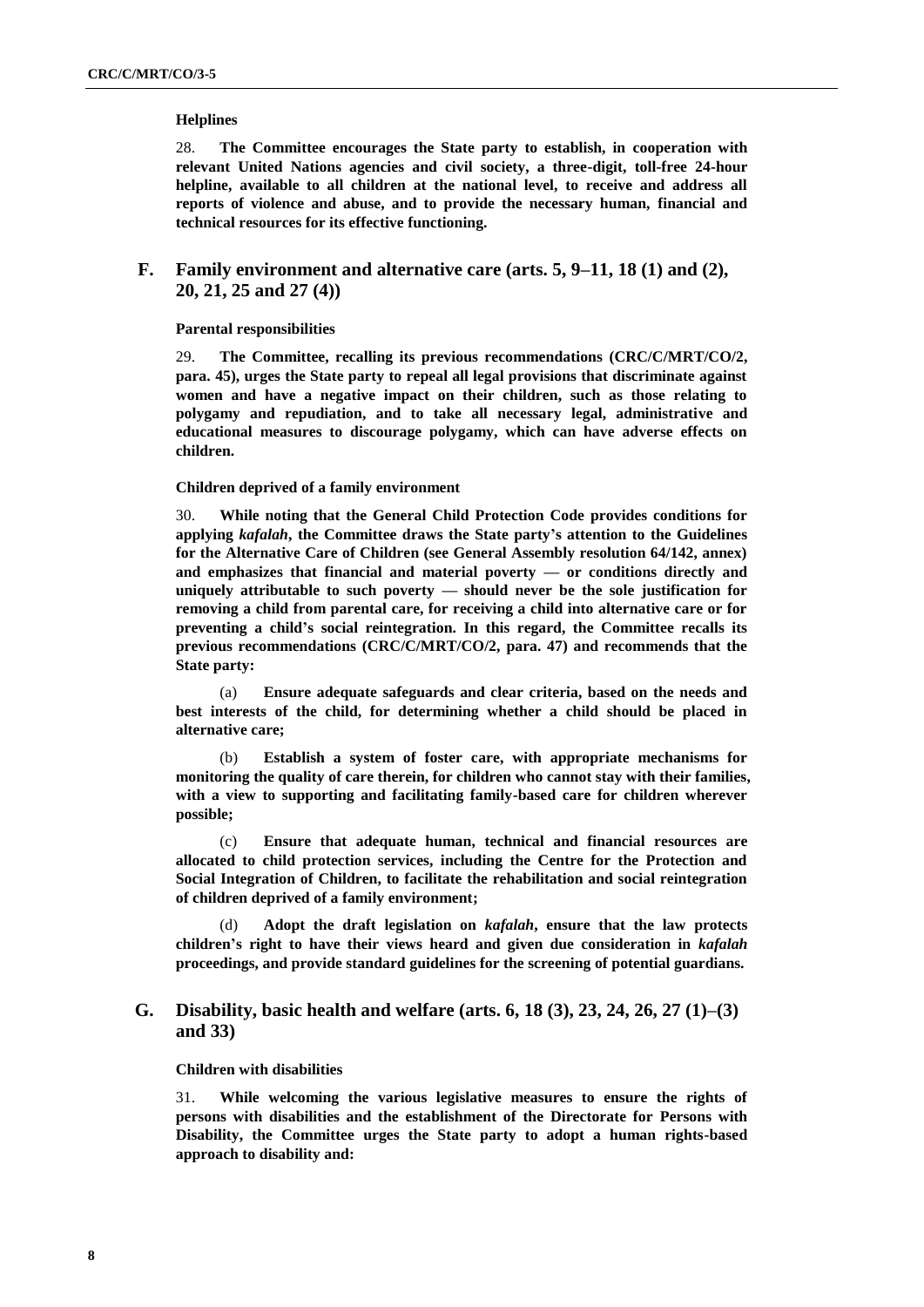(a) **Ensure that all children with disabilities, including those in rural and remote communities, have access to adequate health-care and mental health services, including early detection and intervention programmes;**

(b) **Guarantee all children with disabilities the right to inclusive education in mainstream schools, ensure that inclusive education is given priority over the placement of children in specialized educational institutions and classes, and train and assign specialized teachers and professionals working in integrated classes to support children with learning difficulties;**

(c) **Undertake awareness-raising campaigns aimed at government officials, the general public and families in order to combat the stigmatization of and prejudice against children with disabilities, especially children with psychosocial and intellectual disabilities, and promote a positive image of such children.**

### **Health and health services**

32. **While noting with appreciation the increased budgetary allocations for health care, the Committee remains concerned about the extremely high rates of infant, under-5 and maternal mortality and acute malnutrition, as well as the low number of births attended by skilled health personnel, in particular among girls in rural areas, the lack of availability of mental health services and the high rates of mother-to-child transmission of HIV. With reference to its general comment No. 15 (2013) on the right of the child to the enjoyment of the highest attainable standard of health, the Committee recommends that the State party:**

(a) **Prioritize measures to decrease infant and under-5 mortality rates by, inter alia, improving ante- and postnatal care, enhancing the capacity of health-care providers, increasing the availability and accessibility of emergency obstetric care and skilled birth attendants in rural areas, and applying the OHCHR technical guidance on the application of a human rights-based approach to the implementation of policies and programmes to reduce and eliminate preventable mortality and morbidity of children under 5 years of age (A/HRC/27/31);**

(b) **Incorporate into its legislation the provisions of the International Code of Marketing of Breastmilk Substitutes and increase the number of child-friendly hospitals;**

(c) **Ensure that health-care and nutrition services, including any national nutrition plans, are extended to the more vulnerable families and to rural and remote communities;**

(d) **Implement comprehensive policies and strategies at the national level, with the full participation of families and communities, to promote mental health, prevent mental health disorders and provide adequate mental health services for the recognition, diagnosis and treatment of mental health issues among children, as well as the necessary facilities and qualified personnel and support to families with children at risk;**

(e) **Strengthen its efforts to combat the spread and effects of HIV/AIDS, including by scaling up efforts to prevent mother-to-child transmission and intensifying awareness-raising campaigns, in line with the Committee's previous recommendations on the subject (CRC/C/MRT/CO/2, paras. 58).**

### **Adolescent health**

33. **Being deeply concerned about the high rate of teenage pregnancies, the Committee reiterates its previous recommendations on adolescent health (CRC/C/MRT/CO/2, para. 60) and recommends that the State party:** 

(a) **Integrate sexual and reproductive health education into the mandatory school curriculum for adolescent girls and boys, with special attention paid to preventing early pregnancy;**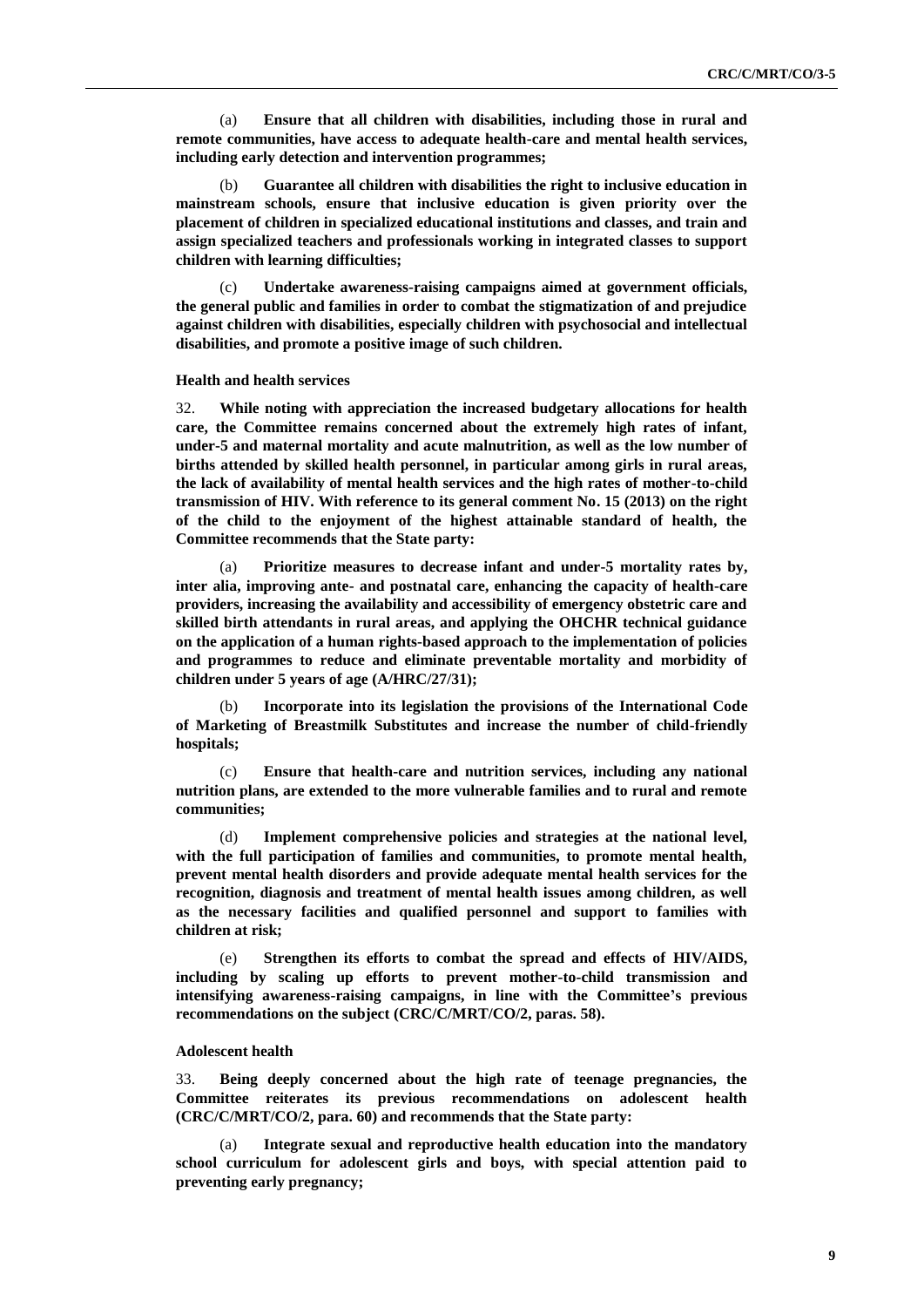(b) **Provide free, confidential and non-discriminatory sexual and reproductive health services to adolescents, in particular access to modern contraception methods;**

(c) **Continue its efforts to make health professionals more aware of the right to health of adolescents and build their capacity to deliver adolescent-responsive and non-discriminatory health services;**

(d) **Decriminalize abortion to ensure that girls have access to safe abortion and post-abortion services and that their views are always heard and given due consideration in making abortion-related decisions.**

## **Standard of living**

34. **Concerned about the high number of children living in poverty, the Committee draws the attention of the State party to target 1.3 of the Sustainable Development Goals, on implementing nationally appropriate social protection systems and measures for all, and recommends that the State party intensify its efforts to improve the standard of living of children as a matter of priority, paying particular attention to housing, nutrition, water and sanitation. In this context, the State party is urged to allocate sufficient funds for the expansion of its national cash transfer programme and the implementation of its multisectoral strategic plan on nutrition, focusing on families with several children, refugee families and families living in rural and remote areas.** 

## **H. Education, leisure and cultural activities (arts. 28–31)**

## **Education, including vocational training and guidance**

35. The Committee welcomes the National Programme for the Development of the Education Sector 2011–2020 and the integration of human rights education into the school curriculum, but reiterates it previous concerns regarding the poor quality of education, low transition rates to secondary school and insufficient monitoring of private and Qur'anic schools (CRC/C/MRT/CO/2, para. 66). It is also deeply concerned about the recent closure, with no apparent replacement, of six public schools in Nouakchott, the high illiteracy rates, the limited availability of preschool education and primary schools, and the proliferation of private schools, which makes quality education prohibitively expensive for children living in disadvantaged or vulnerable situations.

36. **Taking note of targets 4.1 and 4.2 of the Sustainable Development Goals, on ensuring that, by 2030, all girls and boys complete free, equitable and quality primary and secondary education, and have access to quality early childhood development, care and pre-primary education, the Committee recalls its previous recommendations (CRC/C/MRT/CO/2, para. 66) and recommends that the State party:**

(a) **Enhance efforts to increase the quality of education throughout the State party, including by providing continuous training to teachers, constructing and improving educational facilities and schools, including in rural areas, and strengthening vocational education programmes;**

(b) **Eliminate all hidden costs of education and increase access to secondary education;**

(c) **Adopt and implement national standards and technical regulations on water, sanitation, hygiene and nutrition for all educational institutions, including Qur'anic schools, and establish monitoring mechanisms and tools for their enforcement;**

(d) **Develop a policy aimed at monitoring the quality of Qur'anic schools, particularly in terms of their structure, management and curricula;**

**Reduce the discriminatory effects of privatization and private education on children from financially disadvantaged families and establish mechanisms to**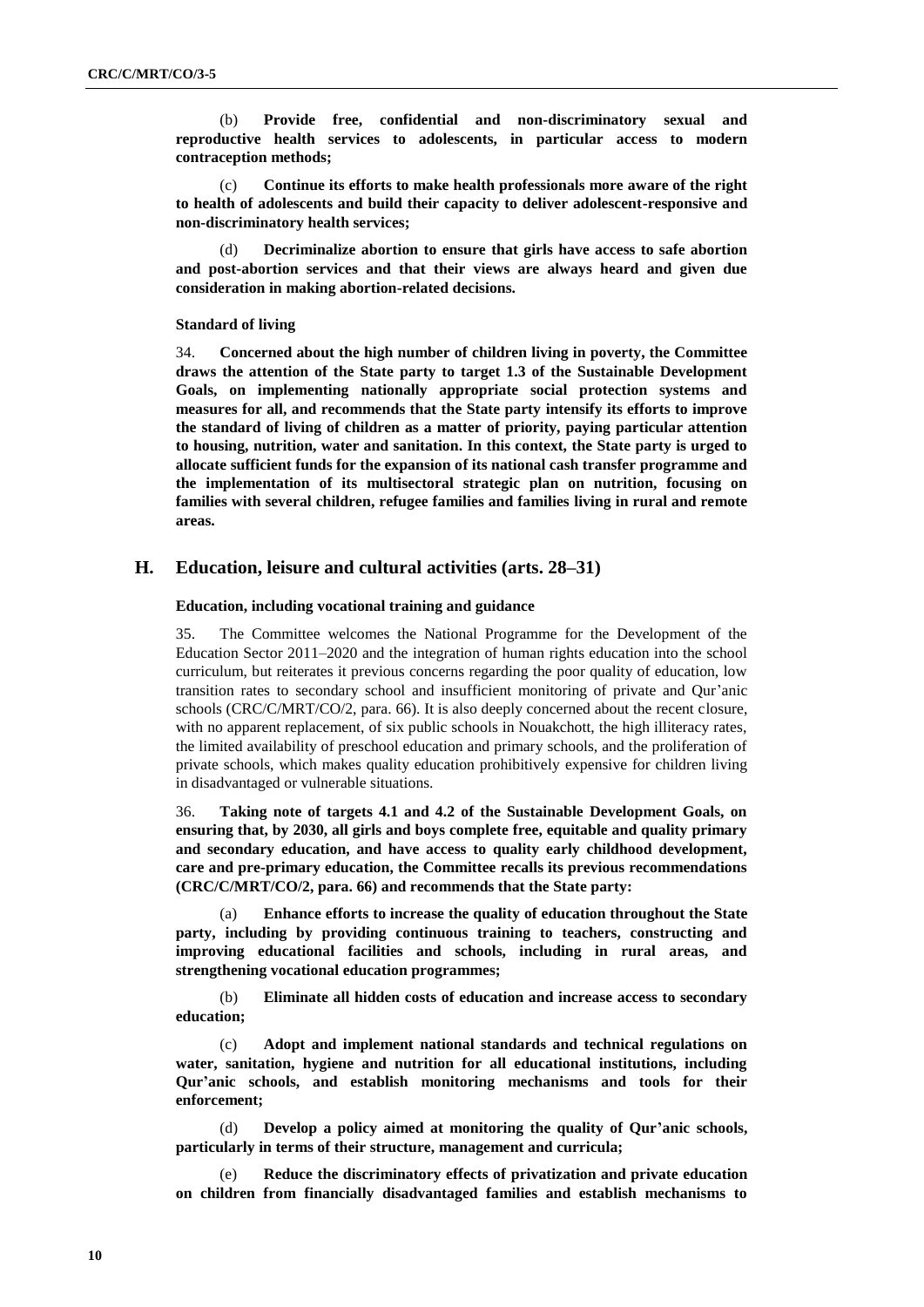**monitor private schools' compliance with minimum educational standards, curriculum requirements and teacher qualifications.**

**Rest, leisure, recreation and cultural and artistic activities**

37. **With appreciation for the measures taken to promote the participation of children in culture, youth and sports, the Committee draws the attention of the State party to its general comment No. 17 (2013) on the right of the child to rest, leisure, play, recreational activities, cultural life and the arts, and recommends that the State party strengthen its efforts to guarantee the right of the child to play and recreation by allocating sufficient and sustainable resources for the implementation of policies and programmes that provide for time and spaces for children to engage in play and recreational activities, as appropriate to their age.**

# **I. Special protection measures (arts. 22, 30, 32, 33, 35, 36, 37 (b)–(d) and 38–40)**

**Asylum-seeking, refugee and migrant children**

38. **While welcoming the ongoing cooperation with OHCHR and other United Nations agencies to provide assistance to refugee and migrant children residing in the Mbera camp, the Committee notes with concern that refugee and migrant children living outside of the Mbera camp are not receiving the necessary protection and services and are being subjected to various forms of exploitation, and also notes with concern the detention of asylum-seeking, refugee and migrant children for immigration-related purposes, as well as the reports of Malian refugee children being allegedly recruited by non-State armed groups to participate in the armed conflict in Mali. The Committee recommends, in line with joint general comments No. 3 and No. 4 (2017) of the Committee on the Protection of the Rights of All Migrant Workers and Members of Their Families / No. 22 and No. 23 (2017) of the Committee on the Rights of the Child on the human rights of children in the context of international migration, that the State party:**

(a) **Expedite the adoption of the draft National Asylum Law that has been pending since 2014, and ensure that it is fully in line with the Convention, in order to facilitate the access of asylum-seeking children to fair, efficient and child-sensitive asylum procedures and to local integration, including for such children in need of international protection;** 

(b) **Ensure that all asylum-seeking, refugee and migrant children, regardless of their status, can obtain individual identity documentation and have access to formal education and medical care;** 

(c) **Prohibit the detention of asylum-seeking, refugee and migrant children and provide alternatives that allow children to remain with their family members and/or guardians in non-custodial, community-based contexts;**

Take all necessary measures to prevent the recruitment of Malian **refugee children by non-State armed groups.**

## **Children in armed conflict**

39. **The Committee recalls its previous recommendations (CRC/C/MRT/CO/2, para. 72) and recommends that the State party enforce the minimum age of military recruitment to 18 years of age without exception. It also encourages the State party to consider ratifying the Optional Protocol to the Convention on the involvement of children in armed conflict and the Rome Statute of the International Criminal Court and establishing the recruitment of children under 15 years of age as a war crime in its national legislation.**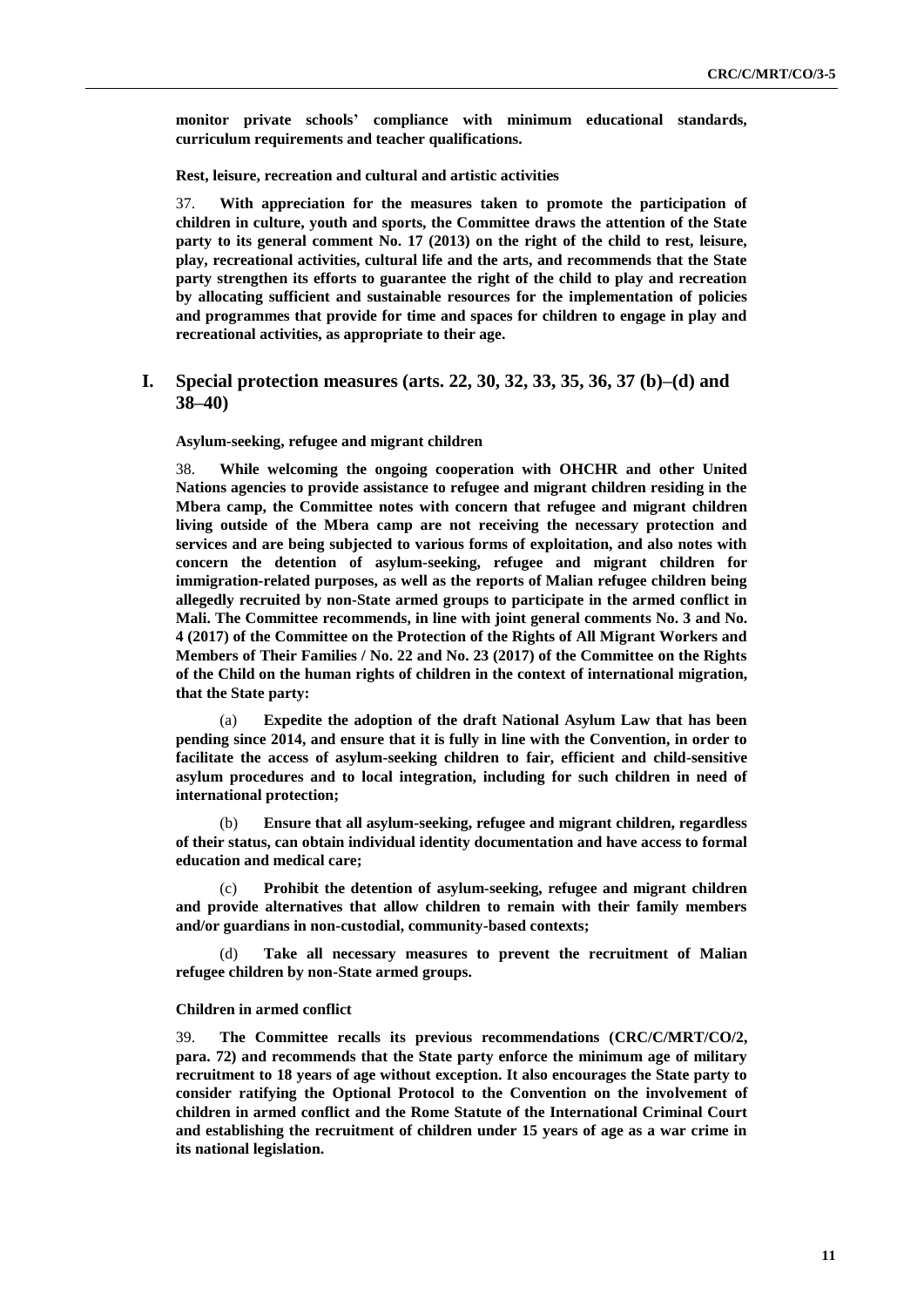### **Economic exploitation, including child labour**

40. While welcoming the adoption of the National Action Plan for the Elimination of Child Labour 2015–2020, the Committee remains seriously concerned about the high prevalence of child labour in the informal, agricultural, fishery and mining sectors, including unregulated and forced work, and the lack of resources allocated for the implementation of the National Action Plan. It also notes with concern that more than half of all domestic workers in the State party are children, with the majority of them being girls, that such children are not only separated from their families but are also exposed to economic exploitation, violence, discrimination and abuse, including sexual abuse, and that boys in Qur'anic schools are forced to beg on the street for the economic gain of their teachers (marabouts).

41. **The Committee reiterates its previous recommendations (CRC/C/MRT/CO/2, para. 76) and urges the State party to:** 

(a) **Expeditiously adopt the draft legislation aimed at prohibiting the worst forms of child labour, ensuring that it is in line with the Convention, and allocate sufficient human, technical and financial resources for the implementation of laws and policies on child labour, including the National Action Plan for the Elimination of Child Labour 2015–2020;**

(b) **Intensify its efforts to eliminate child labour, in particular in domestic work and agricultural and mining activities, and enforce the prohibition of employment of children under 16 years of age in both the formal and informal sectors by expanding and strengthening labour inspection services and prosecuting perpetrators of violations related to child labour;**

(c) **Establish protective mechanisms and services to safeguard children at risk of being subject to child labour, including children who are sent abroad for domestic work and girls subjected to the practice of confiage, and ensure that child victims of exploitation have access to social, medical, psychological and rehabilitative services and legal remedies;**

(d) **Take all measures necessary to remove talibé children from the control of marabouts who exploit and mistreat them, and fully implement legislation prohibiting the exploitation of children for begging, including by promptly investigating, prosecuting and punishing perpetrators accordingly;**

(e) **Consider ratifying the Domestic Workers Convention, 2011 (No. 189) of the International Labour Organization, concerning decent work for domestic workers.**

#### **Children in street situations**

42. **With reference to its general comment No. 21 (2017) on children in street situations, the Committee expresses its concern about the high number of children in street situations and recommends that the State party adopt a child rights-based approach in addressing their rights and needs and:**

(a) **Develop and implement, with the active involvement of the children themselves, a comprehensive policy that identifies the number of children living in street situations and the root causes of the phenomenon, in order to prevent and reduce its prevalence;**

(b) **Provide adequate care, food, clothing, health care and educational opportunities to children in street situations, including to those coming from neighbouring countries;**

(c) **Ensure that children in street situations are not subjected to discrimination, abuse or harassment by members of the public or law enforcement officials, or to arbitrary arrest or illegal detention.**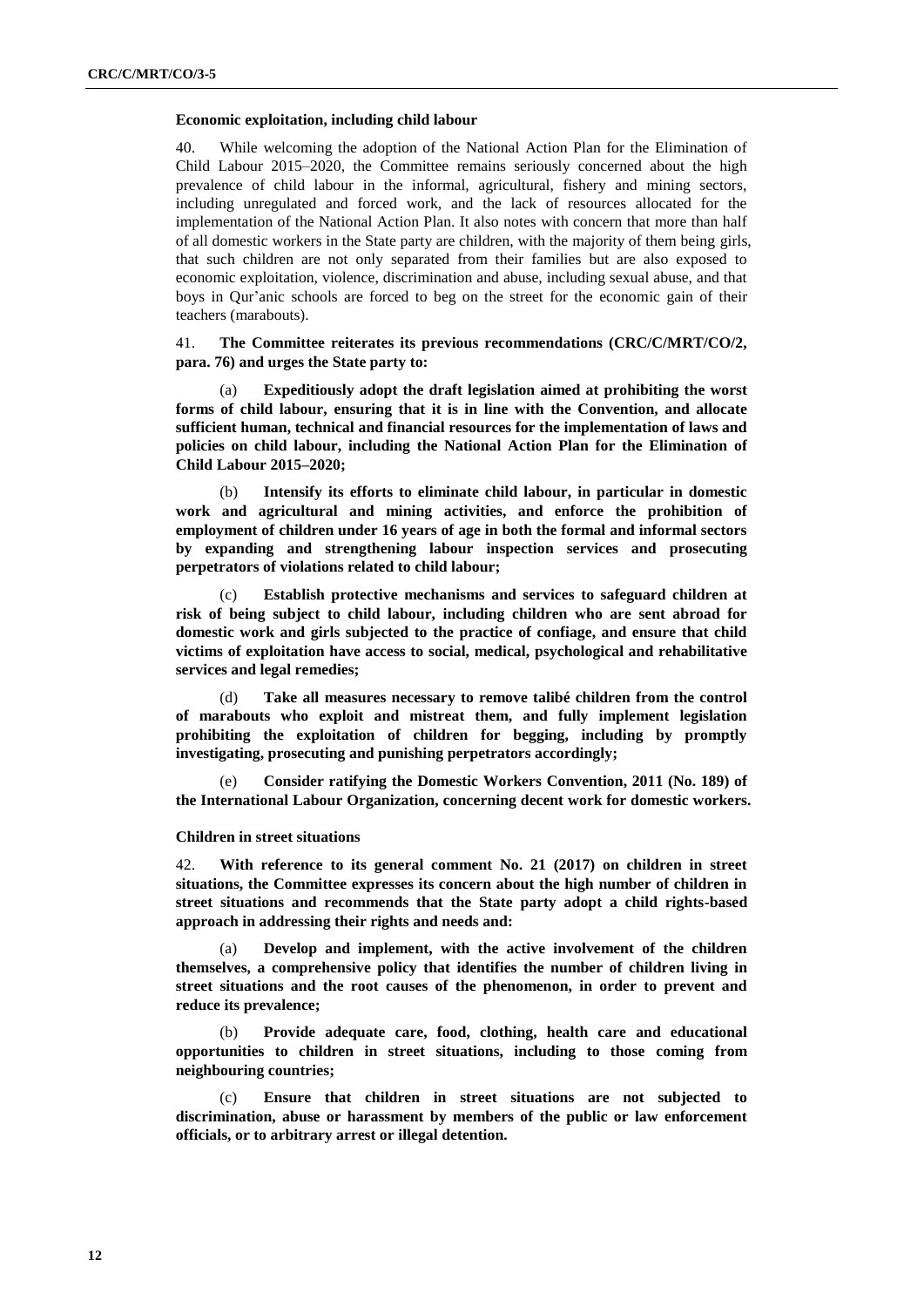#### **Sale, trafficking and abduction**

43. **While welcoming the repatriation of children who have been used as jockeys in the Middle East, the Committee reiterates its previous recommendations (CRC/C/MRT/CO/2, para. 78) and further recommends that the State party:**

(a) **Ensure the effective implementation of the Trafficking in Persons Act, including by promoting the reporting of child trafficking incidents, including among groups in vulnerable situations, and ensuring that protection measures for victims extend to children of all nationalities;**

(b) **Integrate a comprehensive child rights perspective into the next action plan on combating trafficking in persons with a view to developing further prevention, protection and prosecution measures to combat the sexual and labour exploitation, sale, abduction of, and trafficking in, children and, in doing so, seek technical assistance from relevant United Nations agencies and civil society;**

(c) **Fulfil its reporting obligations under the Optional Protocol to the Convention on the sale of children, child prostitution and child pornography, including the report that was due in May 2009.**

### **Administration of juvenile justice**

44. While welcoming the various measures to reform the juvenile justice system, the Committee is seriously concerned that children between 8 and 14 years of age in conflict with the law are subject to protective measures, including detention in a semi-open institution, and, as a last resort, can be sentenced to imprisonment by a judge. It is also concerned about the limited availability of juvenile courts and separate detention facilities for children, as well as about reports of children facing long periods of pretrial detention.

45. **The Committee, recalling its previous recommendations (CRC/C/MRT/CO/2, para. 82), urges the State party to bring its juvenile justice system fully into line with the Convention and other relevant standards and, in particular, recommends that the State party:**

(a) **Strictly enforce the age of criminal responsibility at 15 years of age and ensure that children between 8 and 14 years of age are not subject to any administrative or court procedures and decisions;**

(b) **Ensure that all persons under the age of 18 are tried exclusively by specialist juvenile courts, without exception, and establish such courts with specially trained juvenile judges at locations outside of Nouakchott and Nouadhibou;**

(c) **Expedite trials involving children, with a view to reducing the period of pretrial detention, prohibit the detention of children together with adults and ensure that detention conditions are compliant with international standards, including with regard to providing a safe, child-sensitive environment, the ability to maintain regular contact with family members, and access to health services and education, including vocational training;**

(d) **Ensure that the juvenile justice system is equipped with adequate human, technical and financial resources, and that children in conflict with the law receive free, qualified and independent legal counsel, in appropriate languages, at an early stage of the procedure and throughout legal proceedings.**

## **J. Ratification of the Optional Protocols to the Convention**

46. **The Committee recommends that the State party, in order to further strengthen the fulfilment of children's rights, consider ratifying the Optional Protocols to the Convention on the involvement of children in armed conflict and on a communications procedure.**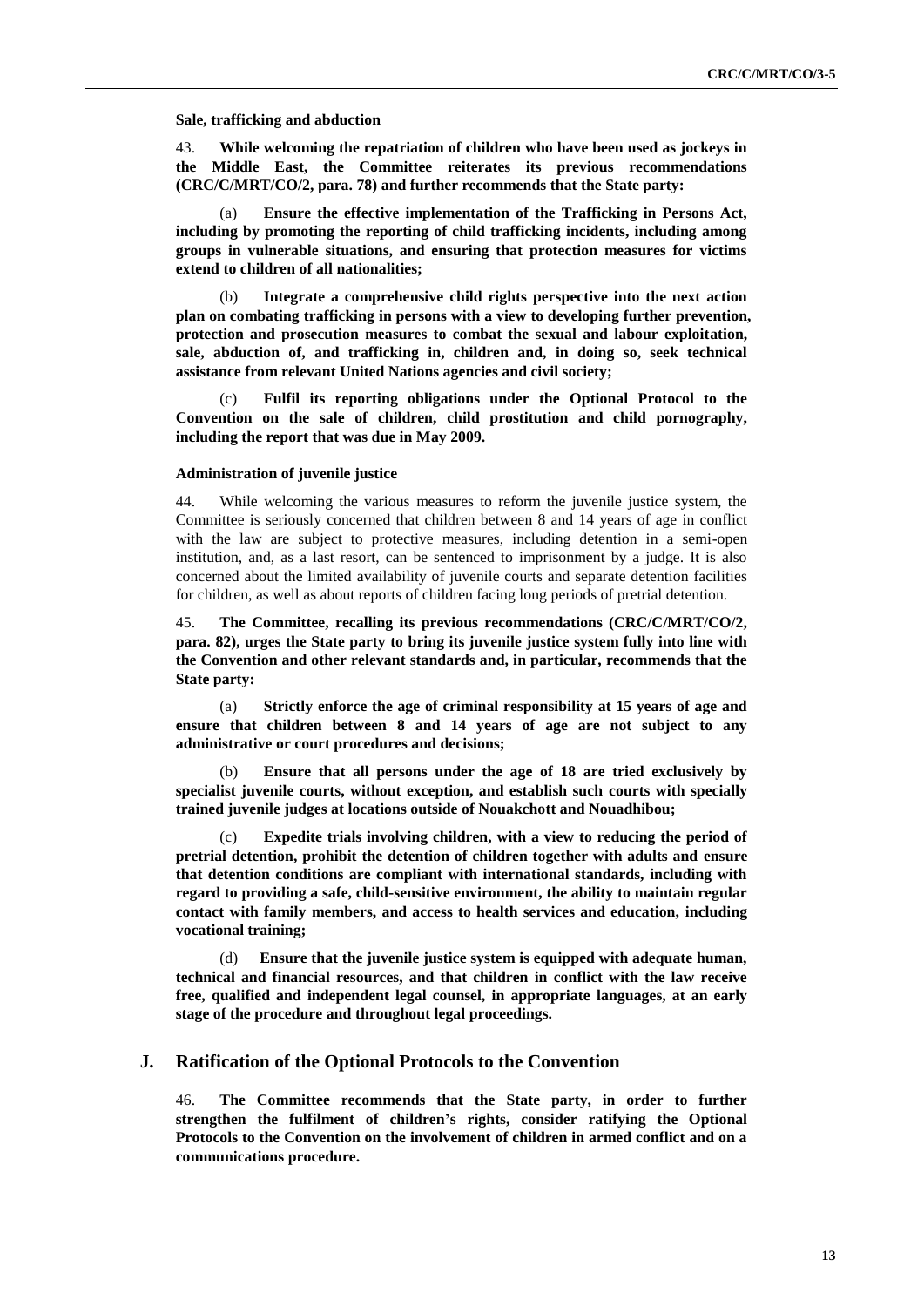# **K. Ratification of international human rights instruments**

47. **The Committee recommends that the State party, in order to further strengthen the fulfilment of children's rights, ratify the following core human rights instruments to which it is not yet a party: the Optional Protocol to the International Covenant on Civil and Political Rights; and the Second Optional Protocol to the International Covenant on Civil and Political Rights, aiming at the abolition of the death penalty.**

# **L. Cooperation with regional bodies**

48. **The Committee recommends that the State party cooperate with the African Committee of Experts on the Rights and Welfare of Children of the African Union on the implementation of the Convention and other human rights instruments, both in the State party and in other States members of the African Union, including by complying with African Committee of Experts Decision No. 003/2017.**

# **IV. Implementation and reporting**

# **A. Follow-up and dissemination**

49. **The Committee recommends that the State party take all appropriate measures to ensure that the recommendations contained in the present concluding observations are fully implemented. The Committee also recommends that the combined third to fifth periodic reports, the written replies to the list of issues and the present concluding observations be made widely available in the languages of the country.** 

# **B. National mechanism for reporting and follow-up**

50. **The Committee recommends that the State party strengthen the interministerial technical committee (***Comité Technique Interministériel Permanent***) mandated to coordinate and prepare reports to and engage with international and regional human rights mechanisms, as well as to coordinate and track national followup to and implementation of the treaty obligations and the recommendations and decisions emanating from such mechanisms. The Committee emphasizes that the interministerial technical committee should be adequately and continuously supported by dedicated staff and should have the capacity to consult systematically with the national human rights institution and civil society.**

# **C. Next report**

51. **The Committee invites the State party to submit its combined sixth and seventh periodic reports by 14 June 2023 and to include therein information on the follow-up to the present concluding observations. The report should be in compliance with the Committee's harmonized treaty-specific reporting guidelines adopted on 31 January 2014 (CRC/C/58/Rev.3) and should not exceed 21,200 words (see General Assembly resolution 68/268, para. 16). In the event that a report exceeding the established word limit is submitted, the State party will be asked to shorten the report in accordance with the above-mentioned resolution. If the State party is not in a position to review and resubmit the report, translation thereof for the purposes of consideration by the treaty body cannot be guaranteed.**